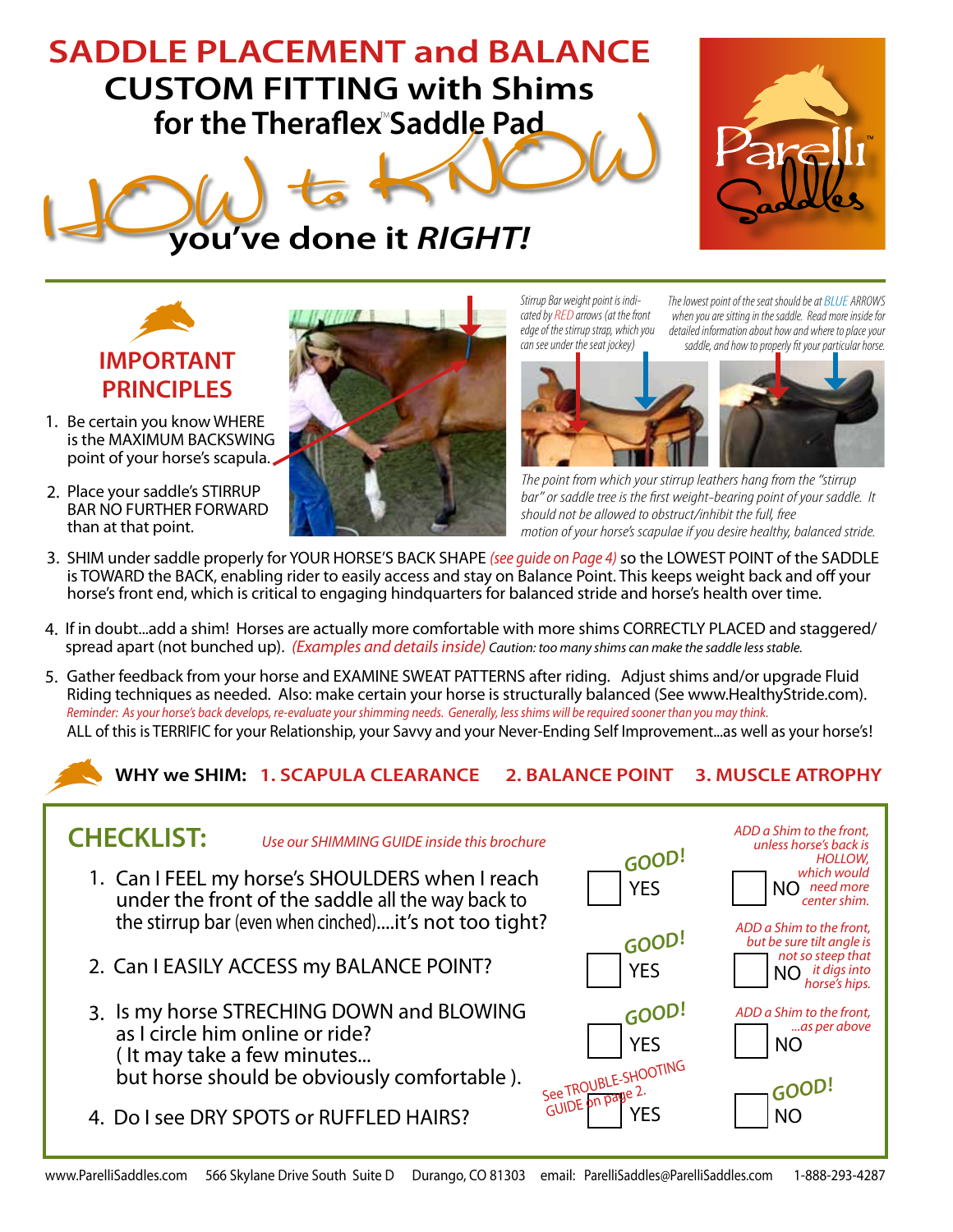## **THERAFLEX : The Revolutionary, Non-Slip, "Custom Fit" Saddle Pad System** TM **HOW TO get the most out of its performance for you and your horse:**

*The checklist and hints below will be helpful to your understanding of important principles of use of this remarkable pad system. If you desire more thorough descriptions and instructions , you can find them online at ParelliSaddles.com / Theraflex Saddle Pad . You'll also see very helpful demonstrations on our complimentary DVD, which is available on that website for shipping/handling costs.*

**CHECKLIST:**

## **FEATURES/BENEFITS:**

| Pad is constructed of a high-tech bonded felt which is BREATHABLE. Its top and                                                                                                                                                                                                                                                                         | AIR CELLS are INFLATED, and VALVES are OPEN when pad is stored and when                                                                                                                                                                                                     |
|--------------------------------------------------------------------------------------------------------------------------------------------------------------------------------------------------------------------------------------------------------------------------------------------------------------------------------------------------------|-----------------------------------------------------------------------------------------------------------------------------------------------------------------------------------------------------------------------------------------------------------------------------|
| bottom outer layers have an ANTI-SLIP property which helps saddle stay in place.                                                                                                                                                                                                                                                                       | pad and saddle are first put on the horse.                                                                                                                                                                                                                                  |
| The AIR CELLS fit INSIDE VELCRO POCKETS that leave the open/close valves                                                                                                                                                                                                                                                                               | Select and position SHIMS INSIDE pad's VELCRO POCKETS on each side of                                                                                                                                                                                                       |
| exposed for easy access. The Theraflex air cells are of revolutionary, patented                                                                                                                                                                                                                                                                        | pad (ON TOP of the AIR CELLS) to accommodate HORSE'S PARTICULAR BACK                                                                                                                                                                                                        |
| ThermaRest technology. They AUTO-INFLATE, and contain closed-cell foam,                                                                                                                                                                                                                                                                                | SHAPE See instructions and photo comparisons on Page 4                                                                                                                                                                                                                      |
| which slowly re-distributes air and allows the cells to re-shape as the horse moves.                                                                                                                                                                                                                                                                   | Make certain you know the furthermost backswing point of your horse's                                                                                                                                                                                                       |
| AUTO-BALANCING: Evenly distributes weight; Alleviates pressure points; FACILI-                                                                                                                                                                                                                                                                         | scapula, so that you know how to position STIRRUP BAR NO FURTHER                                                                                                                                                                                                            |
| TATES CLOSE CONTACT and improves the feel of riding, especially for your horse.                                                                                                                                                                                                                                                                        | FORWARD than that. See IMPORTANT PRINCIPLES (Page 1) + watch Saddle DVD                                                                                                                                                                                                     |
| COOLING to the horse: allows skin to "breathe"; Improves air flow and heat release.                                                                                                                                                                                                                                                                    | Place saddle on pad, making certain that it is centered left to right and front<br>to back, so that saddle tree is centered over air cells.                                                                                                                                 |
| IMPROVES SADDLE FIT, but can't be expected to do the entire job on its own. Years                                                                                                                                                                                                                                                                      | If horse has A-Frame shaped shoulders, pull pad's front web strap loop high                                                                                                                                                                                                 |
| of dedicated research and testing in the development of this pad revealed that                                                                                                                                                                                                                                                                         | up into saddle gullet so pad valves are approx. 1" apart at withers, and level.                                                                                                                                                                                             |
| the pad and shims will help ANY saddle tremendously, but more help for the                                                                                                                                                                                                                                                                             | If your horse has round shoulders, leave valves wider apart, level with withers.                                                                                                                                                                                            |
| horse and rider was needed. The fact that many saddles were found to be causing<br>serious problems for horses led to the develpment of the revolutionary PARELLI<br>SADDLES that put the horses' needs first. Testing on thousands of horses under                                                                                                    | Cinch/Girth up as usual (2 to 3 polite tightenings). Then, for western saddles,<br>buckle/tighten rear cinch (closely hobbled to front cinch) See Saddle DVD                                                                                                                |
| riders of all levels of skill and discipline has proven beyond doubt that Therapeudic                                                                                                                                                                                                                                                                  | On FINAL cinching, (Make sure horse is standing square), PRESS BACK OF                                                                                                                                                                                                      |
| Felt SHIMS (which fit into the velcro pockets on top of the air cells), help provide                                                                                                                                                                                                                                                                   | SADDLE DOWN with your elbow, while you CLOSE the VALVES See Saddle DVD                                                                                                                                                                                                      |
| quintessential PERFORMANCE-EDGE-QUALITY comfort, balance and performance.                                                                                                                                                                                                                                                                              | DOUBLE CHECK Balance Point accessibility by making sure LOWEST POINT OF                                                                                                                                                                                                     |
| They customize the fit to individual horses' back shapes, which allows the Parelli                                                                                                                                                                                                                                                                     | SEAT is toward the back. See IMPORTANT PRINCIPLES and watch Saddle DVD                                                                                                                                                                                                      |
| Saddles do their job of PROVIDING ROOM and FLEXIBILITY for the horse in motion.                                                                                                                                                                                                                                                                        | BEFORE MOUNTING, play with horse on the ground, send over poles/jump to                                                                                                                                                                                                     |
| <b>TYPES of Theraflex Pads available:</b> (For more dimensions, visit www.ParelliSaddles.com)                                                                                                                                                                                                                                                          | allow the air to distribute, and make sure horse is comfortable with the feel.                                                                                                                                                                                              |
| All pads have long, open center channel spaces to eliminate pressure along horse's spine<br><b>WESTERN:</b><br><b>ENGLISH:</b>                                                                                                                                                                                                                         | Make certain you DO NOT HAVE TOO MUCH AIR, nor TOO LITTLE AIR in the<br>pad's cells, or they can't do their job. See Saddle DVD                                                                                                                                             |
| Parelli FLUIDITY General Purpose SADDLE Shape:<br>Parelli NATURAL PERFORMER SADDLE Shape:<br>Small size for 17" - 18" seats: 25.75" along spine<br>Small size for 15.5" - 16" seats: 27.5" along spine<br>Large size for 18.5" - 19" seats: 26" along spine<br>Large size for 16.5" - 18.5" seats: 29.5" along spine<br>Parelli DRESSAGE SADDLE Shape: | CLEAN the pad regularly. Do not allow hair and sweat to build up, or pad<br>will lose non-slip features, cooling/breathability, etc. See Saddle DVD or<br>download detailed instructions off website from printable pdf file.                                               |
| Parelli RANCH ROPER SADDLE Shape:<br>Small size for 15.5" - 16" seats<br>Small size for 15.5" - 16" seats: 30" along spine<br>Large size for 16.5" - 18.5" seats<br>Large size for 16.5" - 18.5" seats: 30" along spine<br>TRADITIONAL WESTERN for big-skirted saddles: 31"                                                                            | AIR CELLS are located inside these panel chambers, which have Velcro closures along<br>Web Strap Loop at front<br>the top edges of the pad's 2 outside sections (the shims go in here).<br>The underside of the pad (that touches the horse) does not have velcro openings. |
| TRADITIONAL ENGLISH for any English saddle: 25.75"<br><b>TROUBLESHOOTING GUIDE:</b>                                                                                                                                                                                                                                                                    | Valves<br>(1 for<br>SHIMS fit inside<br>each<br>the chambers<br>air cell                                                                                                                                                                                                    |

*Our saddle systems will help improve your harmonic riding skills and provide valuable feedback when things are not right for your horse. When you examine your horse's sweat patterns after unsaddling, you will have an honest "report card" on your riding...and a "blueprint" for developing strategies for improvement. SOME TIPS:*

WESTERN and ENGLISH-shaped Theraflex Saddle Pads are all functionally constructed the same, with 2 panels connected. Much of the center channel is open, so horse's spine is not pressured. (Only left panels are pictured here).

(Air Cell Pockets), and should sit ON TOP of AIR CELLS

RUFFLED HAIRS or RUB MARKS? *A sign of disharmony with the horse. Could indicate too much weight/pressure on front end or back end...but more probably, it is caused by*  FRICTION, which is a Fluidity issue. Where were you stiff in your body? (for instance: ruffles at horse's shoulders could mean your shoulders were stiff...at the back, it could mean stiffness in your hips or heels. (In hollow backed horses, it's important to make sure the saddle isn't sitting down too low so that the pad runs into the horse's hips. Over-shimming in front could also create too steep an angle *(see diagrams on website and shim pattern suggestions on reverse side of this brochure). Were you moving in opposition to your horse? Were you bracing in your stirrups? Driving with your seat? Such things CAN CAUSE A SADDLE TO TRAVEL FORWARD, too. "Saddles don't slide uphill", Linda says. Use your shimming, your fluid riding techniques, transitions exercises, etc. to get weight off the forehand.* 

air cell, protrude from chambers)

DRY SPOTS in sweat pattern? *Dry down the center of the spine where there is no contact (because of the open center channel) is ok. A dry spot can tell you about no pressure or too much pressure. Consider too much weight/pressure on front end...If unaddressed, white hairs may show up...which will go away if you adjust shims/remedy problem. If you feel under saddle and it is*  tight where the shims are, change their position / turn them sideways /add or subtract one...whatever it takes to release the pressure. In the case where you feel underneath and there is no contact at all with the saddle and pad, more shims would help the saddle "huq" your horse with even contact. This invites him/her to round his back, push up into the comfort and reach under farther from behind. (Just *as you would do if carrying a backpack that was loaded softly/evenly, compared to having an uneven load with lumps or pinches, which would make you want to arch your back to get away from the pain.* 

LUMBAR PAIN? *Should not be a problem with a Parelli saddle (unless, as with any saddle, it is placed too far forward on a horse, and the horse must carry too much weight on his front end,*  which forces him to arch uncomfortably). If a horse has a bit of a muscle ache in early stages of using a Parelli saddle system, it would be because he is using his back differently (FOR THE BETTER!) and *pushing previously under-used muscles up into the pad. If you don't brace in your stirupps, arch/stiffen your back, sit too far forward. etc., any new-use aches should go away...as they would for you!*

WHITE HAIRS vs WHITE MARKS? Flecky white hairs are evidence of friction or too much weight or pressure at the front of the saddle, which puts damaging weight on the horse's forehand. They are usually temporary and are evident on soft tissue areas, such as behind the shoulders. Adjust your shimming to make certain you don't feel pressure on that spot and you can also easily *get on your Balance Point when in the saddle. WHITE MARK SCARS occur when the shoulder blade/bone is slammed/pinched into a hard saddle tree. These scars are usually permanent and are caused by a saddle that presses onto the shoulders because it is too narrow, far forward or downhill. (see shimming patterns on reverse side for downhill horses. These horses need extra attention re: pressure).*

Pad feels too hard or bouncy? *Too much air in the cells...open both valves at same time, and let out burst of air...DON'T LET IT ALL OUT. But, too much air makes you feel unconnected w/ horse.* 

Pad slips down/back/forward/qoes crooked? Girth/Cinch too loose? (don't over-tighten it, though). Rider driving with seat can cause the saddle or pad or both to slide forward. Rider bracing in stirrups can sometimes cause the pad to slip backwards....this also dumps too much weight on horse's front end (feet should just be resting ion the stirrups. When pad goes crooked, this can tell *you about crookedness in horse or rider, tension or uneven muscle development. Major displacements could require re-saddling., but minor crookedness is not an issue. Check symmetrical placement.*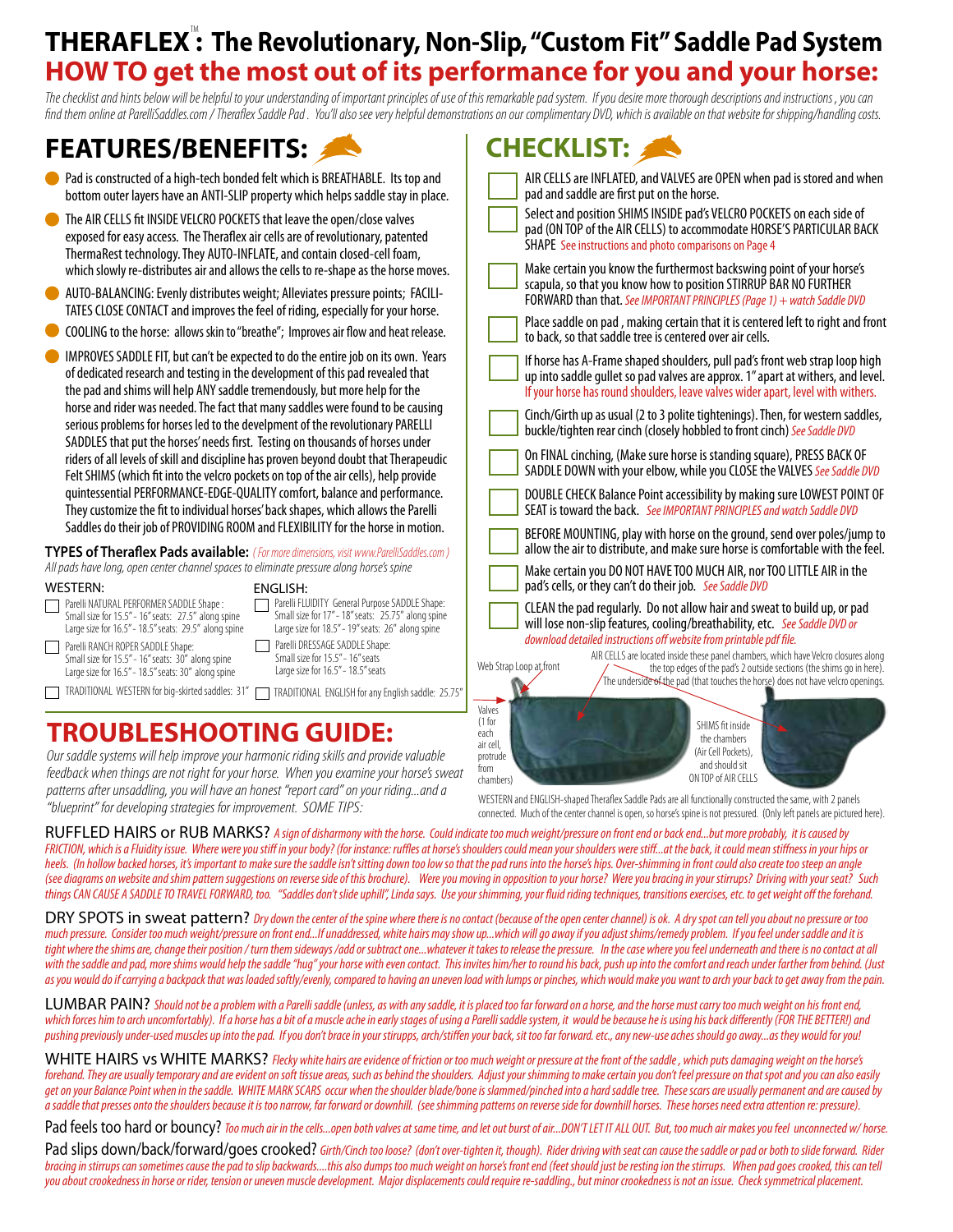

## **A FEW TYPICAL EXAMPLES:**

These illustrations show suggested patterns, relative positioning and order of placement for each of the common horse's back shapes pictured. Please note: Your horse may be a combination of some of these back types.

Have confidence: EXPERIMENT with shimming your Theraflex" Saddle Pad until it feels right! Also: You should actually place shims INSIDE the Theraflex saddlepad's velcro air cell pocket, ON TOP OF THE AIR CELLS.



**The 3 BASIC REASONS we SHIM: 1. SCAPULA CLEARANCE 2. BALANCE POINT 3. MUSCLE ATROPHY**

*"There's just* something *about the feel of these*  therapeutic shims *that invites horses to push up and round their backs into the soft contact... provided the saddle gives them room to do it!"*

Any Parelli saddle, teamed with the remarkable Theraflex Saddle Pad and Therashims, should feel like a "hug" that boosts COMFORT, BALANCE and PERFORMANCE to the Maximum! Your horse will tell you when it's right by relaxing, lowering his head, lengthening his stride and using his topline.

*"Taking the time it takes" to analyze my horse's back (it is changing and getting healthier every time I ride), organize his shim pattern (so that I can see and feel he is comfortable and free to move) has brought results and pleasure to both of us that are incredible! This process has enabled me to be a better rider... and my horse and I are enjoying our partnership at a level I never thought imaginable! THANK YOU, Linda , Pat and the Parelli Saddle Team. K.C .* 



"WE DO NOT JUDGE HOW GOOD A SADDLE SYSTEM IS....OUR HORSES TELL US!"  *Linda and Pat Parelli*

**BEFORE** SOON AFTER



Catriona sent this picture (above left) of Kilby (Thoroughbred/Irish Draft Cross) in late 2008, asking for help with a shimming pattern for his new Fluidity saddle. We were thrilled to receive her note of thanks and Kilby's updated portrait (at right) in early 2009! Note the positive differences in his topline: Kilby's back is less hollow, he is more uphill and his neck is changing shape.